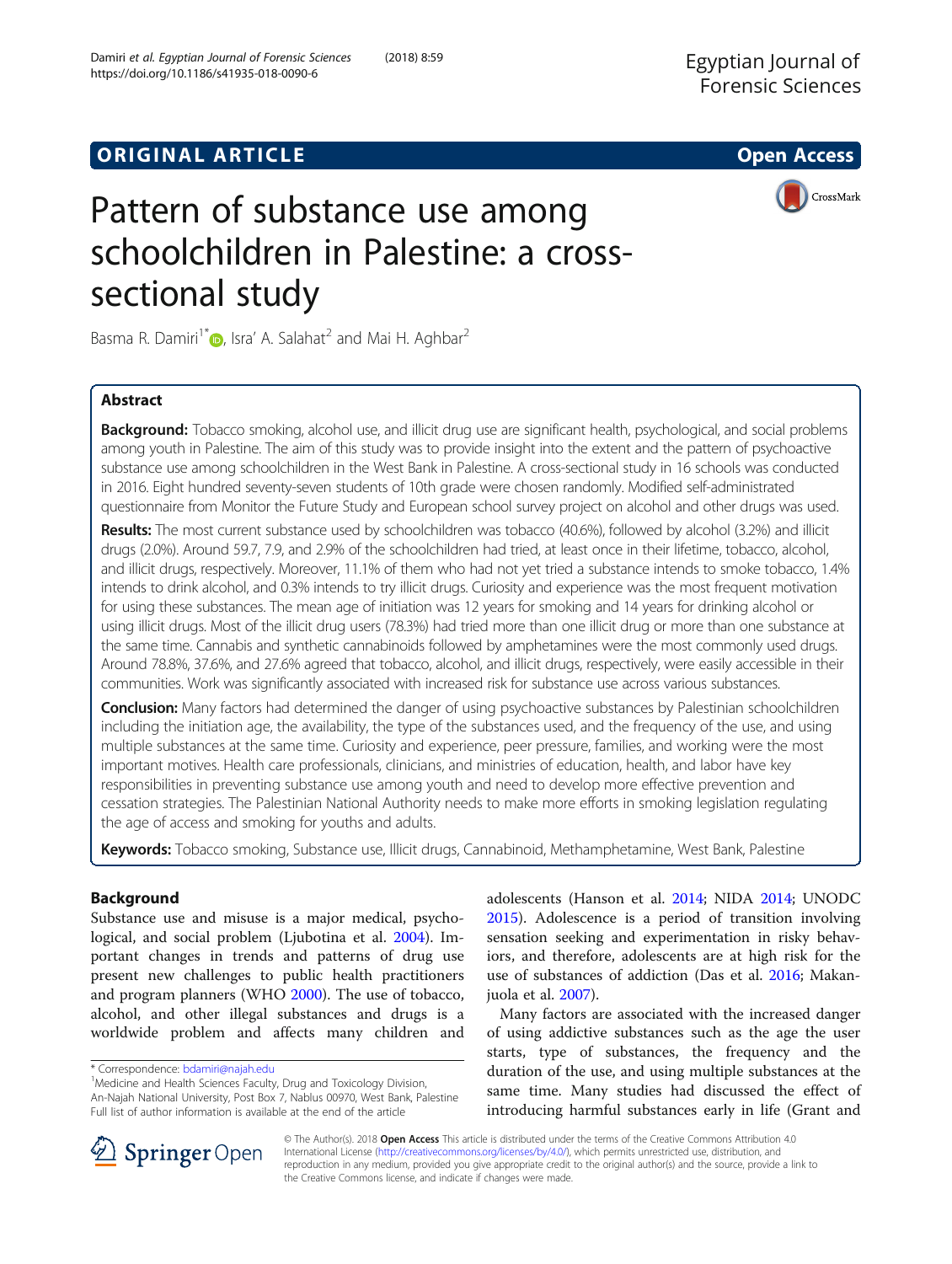Dawsin [1997](#page-8-0); NIDA [2010](#page-8-0)). The initiation and the use among youth and young adults are of particular concern due to the established increased risk of harm such as other drug use and dependent drug use, a risk of heavy dependence, lung problems, memory impairment, and psychosocial problems (Fergusson et al. [2002;](#page-8-0) Grant and Dawsin [1997](#page-8-0); Ljubotina et al. [2004\)](#page-8-0). Children below 15 years who had exposed to illicit drugs and alcohol are predicted to have substance disorders and addiction in adulthood (Grant and Dawsin [1997\)](#page-8-0). Moreover, the development of those children's brains would be affected. They would suffer from low school performance and are more vulnerable to risky behaviors, sexually transmitted diseases, and crimes (Odgers et al. [2008\)](#page-8-0). According to the Global School-based Student Health Survey, among students who ever used drugs, about 91.6% had used them for the first time before the age of 14 years in the West Bank (CDC [2013\)](#page-8-0). Moreover, there is an increase in trials to produce these drugs locally in the West Bank, and young adults are implicated in the field of drug farming and marketing (Damiri et al. [2018b\)](#page-8-0). There are few studies that have been conducted in the West Bank, East Jerusalem, and Gaza in order to determine the extent, the trend, and the pattern of drug use among Palestinians in different age groups (Damiri et al. [2018a](#page-8-0), [2018b](#page-8-0); Massad et al. [2016](#page-8-0); Stulhofer et al. [2016;](#page-9-0) Thabet and Dajani [2012](#page-9-0)). The results of these studies had indicated that drug use among Palestinian is relatively high, and it is increasing despite the religious, legal, and cultural constraints. It has been established that the most used drugs were cannabis and synthetic cannabinoids, and most of the Palestinian users had initiated drugs at an early age (Damiri et al. [2018a;](#page-8-0) Damiri et al. [2018b](#page-8-0)). Around 1.9% of persons convicted with drug possession were in the age group  $\langle 18 \rangle$  years, and 3% of them were students (Damiri et al. [2018a](#page-8-0), [2018b\)](#page-8-0). To the authors' best knowledge, there are no studies that have described the pattern of psychoactive substance use among schoolchildren in Palestine.

## Methods

# Aim

The aim of this study was to provide insight into the extent of substance use and the pattern of use among Palestinian schoolchildren in the West Bank.

## Design and setting

A cross-sectional study was conducted from October 2015 to February 2016 in the north of the West Bank, Palestine. A self-administered questionnaire modified from the questionnaire used in the Monitor the Future Study and the questionnaire used in European school survey project on alcohol and other drugs (Johnston et al. [2015;](#page-8-0) EMCDDA [2011\)](#page-8-0) was used. The questionnaire was translated into Arabic language as it is considered the native official language in Palestine and translated back to English. A pilot study was conducted, and the questionnaire was revised in order to achieve high valid and precise results. Alcohol and illicit drug use are stigmatized illegal behaviors in Palestine for both children and adults. The self-report of illicit drug use should be interpreted with caution; it is possible that respondents underreported alcohol and illicit drug use because of reporting bias, recall bias, and social desirability bias. However, an analysis of survey data ("Reliability and validity of adolescent self-reported drug use in a family-based study: A methodological report.," 1983) indicated that adolescent self-reports of substance use were generally reliable and valid (Needle et al, [1983](#page-8-0)). For a better understanding of the students, street names beside scientific names, generic names, and brand names were used in this study to ask about different substances.

#### Characteristics of the participants

The total number of male students in the 10th grade was 1864 students in the academic year 2016 in Tulkarm Governorate. This included 620 students distributed in 4 main schools from the city and 2 refugee camps and 1226 students from 27 schools in different villages, each village has 1 school. The schools in the villages were stratified into 4 sides, and clusters of schools (3 schools) were randomly chosen from each side. To choose a representative sample and to avoid stigmatization issues for students and schools, we had chosen all students in the 12 schools from the villages and the 4 schools in the city except those who had participated in the pilot study or their parents refused to sign informed consents. In total, 877 students were chosen (451 from the city including the refugee camps and 426 from the villages).

#### Data analysis

Statistical Product and Service Solutions (SPSS) (version 21, IBM Corporation) was used for data entry and analysis. Variables were described using means, standard deviations, and percentages wherever appropriate. The Pearson chi-square was used to compare the categorical variables. A  $p$  value of less than or equal 0.05 was considered statistically significant.

# Ethical consideration

The Institutional Review Board (IRB) approval was obtained from An-Najah National University, and access to the schools was granted permission. Due to the stigma and legal issues surrounding alcohol and drug use, confidentiality was highlighted in all written and oral communications. Informed consent was obtained. Participation in this study was voluntary, the confidentiality of the students was ensured, and the questionnaire was anonymous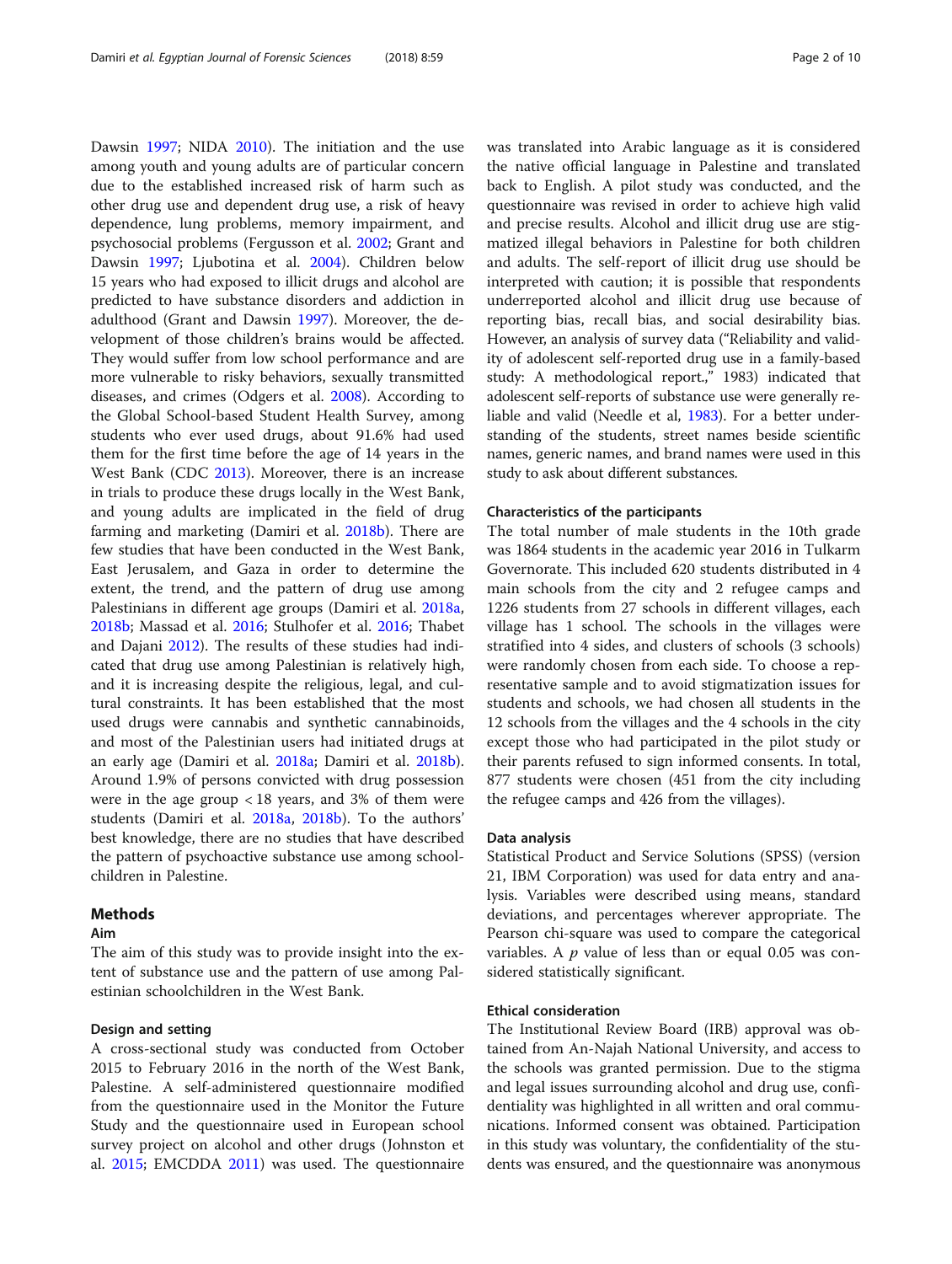# Results

The response rate was high (94.7%), and a total of 831 had participated; 3 questionnaires were excluded, and a final of 828 students had completed the questionnaire.

## Socio-demographic characteristics

Schoolchildren ages ranged between 15 and 16 years, 46.4% from villages, 38.0% live in Tulkarm city, and 15.6% of them live in refugee camps. The majority of the students (70.5%) were working or had worked before, 17.8% of them had worked in Israel, and 16.5% had worked in more than one place. The majority (57.5%) of the students had started working at ages 12–14 years old. Around 51.4% of worker students have worked for less than a year (Table 1).

# Substance practice

The most frequent currently used substances were smoking tobacco (40.6%), drinking alcohol (3.2%), and illicit drug use (2.0%). Around 45.2% of the tobacco smokers, 28% of the alcohol users, and 43.7% of the illicit drug users had used these substances daily. Moreover, 59.7% of respondents had tried smoking, 7.9% had tried drinking alcohol, and 2.9% had tried illicit drugs at least once in their life (Table [2\)](#page-3-0). Around 11.1%, of the respondents who have not yet tried a substance, intends to smoke tobacco, 1.4% intends to drink alcohol, and 0.3% intends to try illicit drug. There is a significant increase in alcohol users ( $p < 0.035$ ) and illicit drug users  $(p < 0.045)$  in cities compared to villages. The initiation age of substance use was as follows: 10.9% of teenagers had started smoking tobacco at an early age (< 10 years), and 50.8% had started at the age of 10–13 years. None of the substance users had started using alcohol and illicit drugs at an age earlier than 10 years while 17.5% had started using alcohol and 36.5% had started using a narcotic drug at the age of 10–13 years. The majority (82.5% of alcoholic users and 63.2% of illicit drug users) had started at age 14–16. In general, the mean age of

Table 1 Socio-demographic characteristics of the participants

starting smoking was 12 years and drinking alcohol or using illicit drugs was 14 years (Table [2](#page-3-0)).

# Types of illicit drugs used

Both natural and synthetic cannabinoids were the most (19.5%) frequently used; 2.2% of total participants had used hashish, 2.7% had used marijuana, and 12.8% had used synthetic cannabinoids (Table [3\)](#page-3-0). Around 8.4% of the participants had used amphetamine stimulant types such as amphetamine, methamphetamine, methylenedioxymethamphetamine (MDMA, ecstasy), or crystal methamphetamine. Around 8.1% had used opioids, 2.1% had used lysergic acid diethylamide (LSD), and 6.5% had used prescribed drugs such as benzodiazepine (Clonex), diazepam (Assival), and tramadol. Most of the students (74.7–97.3%) heard about hashish and marijuana while to less extent (41.1–55.5%) had heard about synthetic cannabinoids.

# The pattern of illicit drug use

Most of illicit drug users (78.3%) had tried more than one illicit drug at the same time (Table [4\)](#page-4-0). Moreover, the majority of illicit drug users (95.7%) had used energy drinks, and 87.0% were tobacco smokers and alcohol users at the same time. The most used method for illicit drug was smoking (64.7%) followed by eating and drinking (47.1%) and sniffing (41.2%). Around 86.1% of the drug users had used more than one method. The source of illicit drugs was from refugee camps in the first place as 35% of the users get the drugs from refugee camps followed by Israel (14.7%) and from cities in the West Bank (11.8%). Around 23.5% of users are using more than one source while 5.9% did not specify the source. Around 32.4% of users used drugs in streets, 32.4% used drugs in abandoned places, 29.4% used drugs in more than one place, 2.9% did not specify the place where they used drugs, and only 2.9% used drugs in their place of residency. The majority of users (58.8%) had used drugs with a company of a friend, 20.6% of them did not specify with whom was the company, 11.8% used drugs alone, and 8.8% used drugs along with a family member. Around 30.3% of users used their money from a job to buy drugs, 24.2% used their pocket money, 24.2% used drugs for free, 15.2% from a friend, and 6.1% from a

| Residency     | No. (%)    | Starting age of work year | No. (%)    | Duration of work years | No. (%)    | Place of work  | No. (%)    |
|---------------|------------|---------------------------|------------|------------------------|------------|----------------|------------|
| City          | 301 (38.0) | $6 - 8$                   | 32(5.9)    | < 1                    | 235 (51.4) | City           | 225 (41.7) |
| Village       | 368 (46.4) | $9 - 11$                  | 94 (17.3)  | l to '2                | 59 (12.9)  | Village        | 152 (28.2) |
| Refugee camps | 124 (15.6) | $12 - 14$                 | 313 (57.5) | $2$ to $3$             | 35(7.7)    | Camp           | 28 (5.2)   |
|               |            | 15 to $<$ 17              | 105 (19.3) | $3 - 11$               | 128 (28.0) | Israel         | 30(5.6)    |
|               |            |                           |            |                        |            | No fixed place | 89 (16.5)  |
|               |            |                           |            |                        |            | Others         | 13 (2.4)   |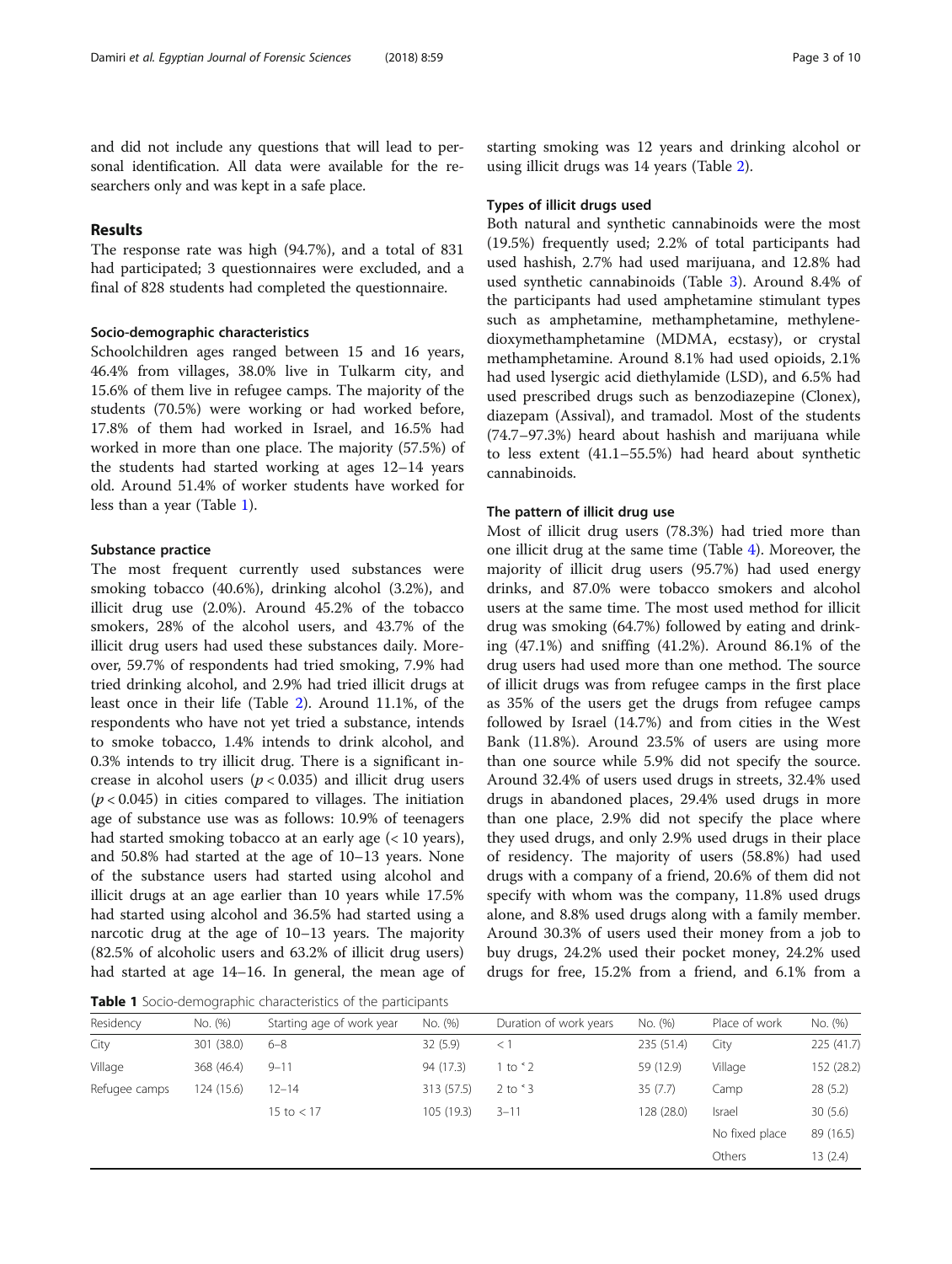|                   | Total      |              | City        |            | Village |            | $p$ value    |       |
|-------------------|------------|--------------|-------------|------------|---------|------------|--------------|-------|
|                   | No. (%)    | $\mathcal N$ | Missing no. | No. (%)    | N       | No. (%)    | $\mathcal N$ |       |
| Smoking tobacco   |            |              |             |            |         |            |              |       |
| Current user      | 318 (40.4) | 787          | 41          | 170 (40.4) | 421     | 148 (40.4) | 366          | 0.888 |
| Daily smoker      | 144 (45.2) | 318          | 0           |            |         |            |              |       |
| Ever used         | 463 (59.7) | 776          | 52          | 252 (60.9) | 414     | 211 (58.3) | 362          |       |
| Never used        | 313 (40.3) | 776          | 52          | 162 (39.1) | 414     | 151(41.7)  | 362          |       |
| Drinking alcohol  |            |              |             |            |         |            |              |       |
| Current user      | 25(3.2)    | 787          | 41          | 17(4.1)    | 421     | 8(2.2)     | 366          | 0.035 |
| Daily user        | 7(28)      | 23           | 0           |            |         |            |              |       |
| Ever used         | 62(7.9)    | 780          | 48          | 41 (9.8)   | 414     | 21(5.7)    | 366          |       |
| Never used        | 721 (92.1) | 783          | 45          | 376 (90.2) | 414     | 345 (94.3) | 366          |       |
| Narcotic drug use |            |              |             |            |         |            |              |       |
| Current user      | 16(2.0)    | 782          | 46          | 12(2.9)    | 417     | 4(1.1)     | 365          | 0.045 |
| Daily user        | 7(43.7)    | 16           | 0           |            |         |            |              |       |
| Ever used         | 23(2.9)    | 783          | 45          | 17(4.1)    | 418     | 6(2.6)     | 365          |       |
| Never used        | 760 (97.1) | 783          | 45          | 401 (95.9) | 418     | 359 (98.4) | 365          |       |

<span id="page-3-0"></span>Table 2 Substance practice, smoking tobacco, alcohol, and narcotic drug use

Table 3 Types of illicit drugs used by participants

| $N = 771$                        | Type of illicit drug         | Used     | Heard about |  |
|----------------------------------|------------------------------|----------|-------------|--|
|                                  |                              | No. (%)  | No. (%)     |  |
| Cannabis                         | Hashish                      | 17(2.2)  | 750 (97.3)  |  |
|                                  | Marijuana                    | 19 (2.5) | 576 (74.7)  |  |
| Cannabinoids                     | Bango                        | 21(2.7)  | 428 (55.5)  |  |
|                                  | Hydro                        | 17(2.2)  | 418 (54.2)  |  |
|                                  | Spice                        | 19(2.5)  | 411 (53.3)  |  |
|                                  | Mastolon                     | 14(1.8)  | 365 (47.3)  |  |
|                                  | Mabsoton                     | 20(2.6)  | 343 (44.5)  |  |
|                                  | Mr. Nice Guy                 | 23(3)    | 317 (41.1)  |  |
| Amphetamine and methamphetamines | Amphetamine                  | 15(1.9)  | 308 (39.9)  |  |
|                                  | methamphetamine (GG)         | 20(2.6)  | 321 (41.6)  |  |
|                                  | Ecstasy                      | 14(1.8)  | 274 (35.5)  |  |
|                                  | Crystal methamphetamine      | 16(2.1)  | 266 (34.5)  |  |
| Opioids                          | Heroin                       | 17(2.2)  | 457 (59.3)  |  |
|                                  | Morphine                     | 17(2.2)  | 363 (47.1)  |  |
|                                  | Codeine                      | 14(1.8)  | 310 (40.2)  |  |
|                                  | Methadone                    | 15(1.9)  | 299 (38.8)  |  |
| Cocaine                          | Cocaine                      | 17(2.2)  | 492 (63.8)  |  |
|                                  | Crack                        | 16(2.1)  | 286 (37.1)  |  |
| Prescribed drugs                 | Tramadol                     | 17(2.2)  | 325 (42.2)  |  |
|                                  | Diazepam (Assival or Valium) | 19 (2.5) | 286 (37.1)  |  |
|                                  | Benzodiazepine (Clonex)      | 15(1.9)  | 277 (35.9)  |  |
| Others                           | Trip (LSD)                   | 16(2.1)  | 439 (56.9)  |  |
|                                  | Others                       | 5(0.6)   | 40 (5.2)    |  |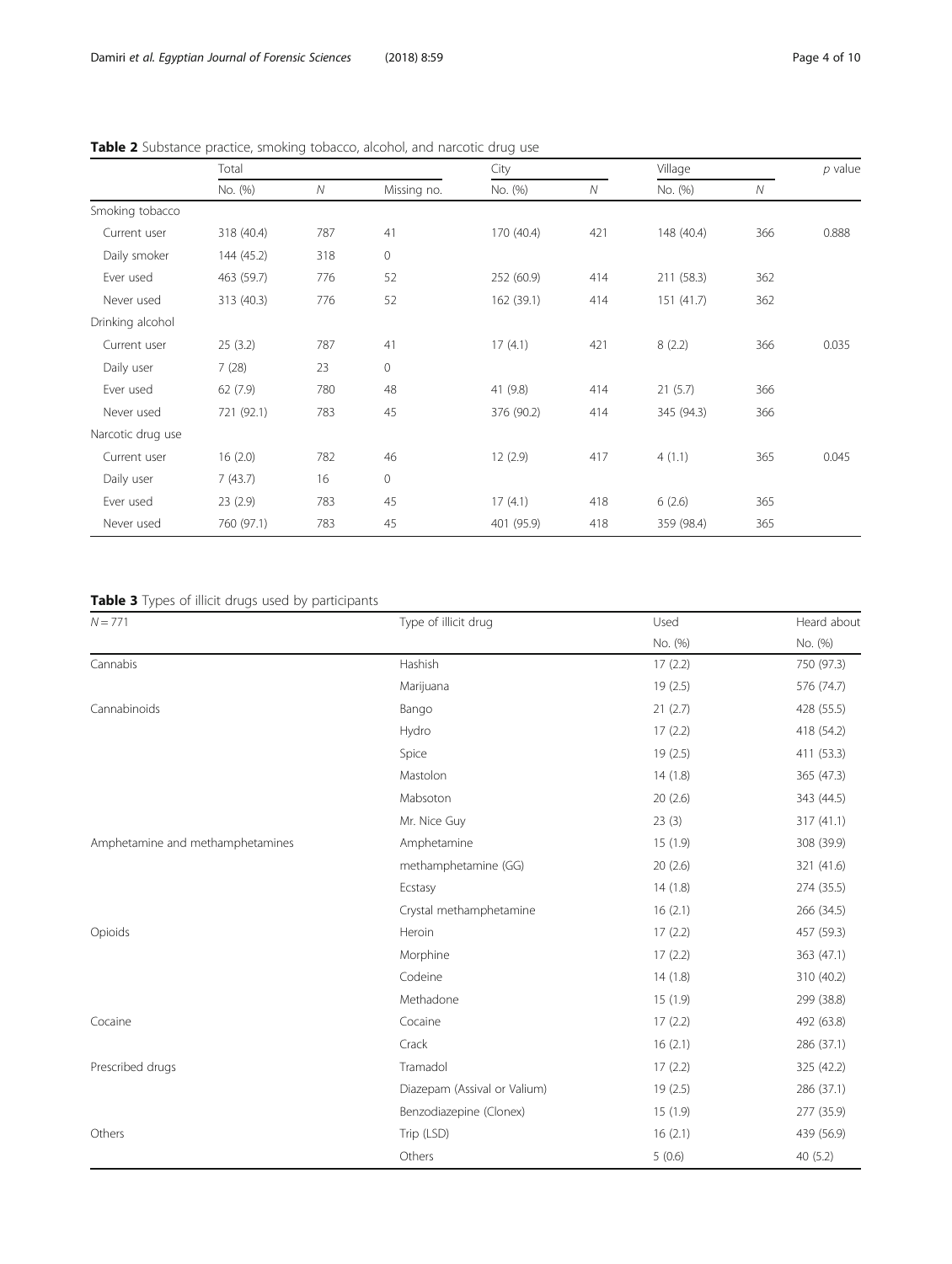<span id="page-4-0"></span>Table 4 Pattern of illicit drug use among users

| Use illicit drug with                     | No. (%)        | Methods of use                                     | No. (%)        |
|-------------------------------------------|----------------|----------------------------------------------------|----------------|
| Alcohol                                   | 20 (87.0)      | Smoking                                            | 22(64.7)       |
| Smoke tobacco                             | 20 (87.0)      | Sniffing                                           | 14(41.2)       |
| Energy drinks                             | 22 (95.7)      | Injections                                         | 8(23.5)        |
| Alcohol and energy drink                  | 19 (82.6)      | Pills                                              | 9(26.5)        |
| Alcohol and smoke tobacco                 | 18 (78.3)      | Chewing                                            | 8(23.5)        |
| Alcohol, smoke tobacco, and energy drinks | 18 (78.3)      | Patches                                            | 7(20.6)        |
|                                           |                | Eating and drinking                                | 16 (47.1)      |
|                                           |                | Others                                             | 10 (29.4)      |
| Source of illicit drug                    | No. (%)        | The places at which drug use behavior had occurred | No. (%)        |
| City                                      | 4(11.8)        | Place of residence                                 | 1(2.9)         |
| Village                                   | 3(8.8)         | Street                                             | 11(32.4)       |
| Camp                                      | 12 (35.3)      | Abandoned places                                   | 11(32.4)       |
| Israel                                    | 5(14.7)        | More than one place                                | 10 (29.4)      |
| More than one source                      | 8(23.5)        | Others                                             | 1(2.9)         |
| Others                                    | 2(5.9)         |                                                    |                |
| Missing                                   | 2(5.9)         | Missing                                            | 2(5.9)         |
| Arrest                                    | No. (%)        | Users history                                      | No. (%)        |
| Never                                     | 21(67.7)       | Treatment center needed                            | 10 (29.4)      |
| Once                                      | 5(16.1)        | Hospital admission needed                          | 7(20.6)        |
| Twice                                     | 2(6.5)         | Have been given a medicine                         | 12(35.3)       |
| 3 or more                                 | 3(9.7)         | Tried to commit suicide                            | 12 (35.3)      |
| Missing                                   | 5              | Intention for calling help                         | 13 (38.2)      |
|                                           |                | Missing                                            | $\overline{2}$ |
| Company of a drug                         | No. (%)        | Source of money                                    | No. (%)        |
| Alone                                     | 4(11.8)        | Own money                                          | 8(24.2)        |
| With friend                               | 20 (58.8)      | From a friend                                      | 5(15.2)        |
| With family                               | 3(8.8)         | From family                                        | 2(6.1)         |
| Others                                    | 7(20.6)        | For a job                                          | 10(30.3)       |
| Missing                                   | $\overline{2}$ | Missing                                            | $\overline{2}$ |

family member. The majority of illicit drug users (67.7%) had never been arrested, and most of the arrested users were arrested once in their lives.

## User's history

Around 38.2% of illicit drug users had an intention for calling for help, 35.3% had been given a medicine for their substance use, 35.3% tried to commit suicide, 29.4% needed treatment center, and 20.6% needed hospital admission.

#### Motivations behind substance use

Curiosity and experience was the most frequent cause that would motivate the students for substance use as 63.1% of the students would smoke, another 19.8% would use alcohol, and 23.2% of them would use illicit drugs for this cause (Table [5](#page-5-0)). Most of the students would smoke in order to harmony with friends, or because of anger, or just for the feeling of pleasure. The most frequent motivations after curiosity to use alcohol were anger, escaping from problems, and some of them would drink just for no reason. This was similar in respect to illicit drug use, but 19% of the students thought that addiction is a frequent cause to use drugs.

## Risk factors and association with substance use

Work was found to be significantly associated with substance use. Smoking was more prevalent among schoolchildren who work (65.7%) compared to non-workers (45.9%) (OR 2.26; 95% CI 1.64–3.11, p value = 0.000). Alcohol use was also more likely to be associated with working (9.0%) compared to non-workers (3.6%) (OR 2.67; 95% CI 1.24–5.73,  $p$  value = 0.009). Moreover, those who work were more likely to use illicit drugs (3.9%)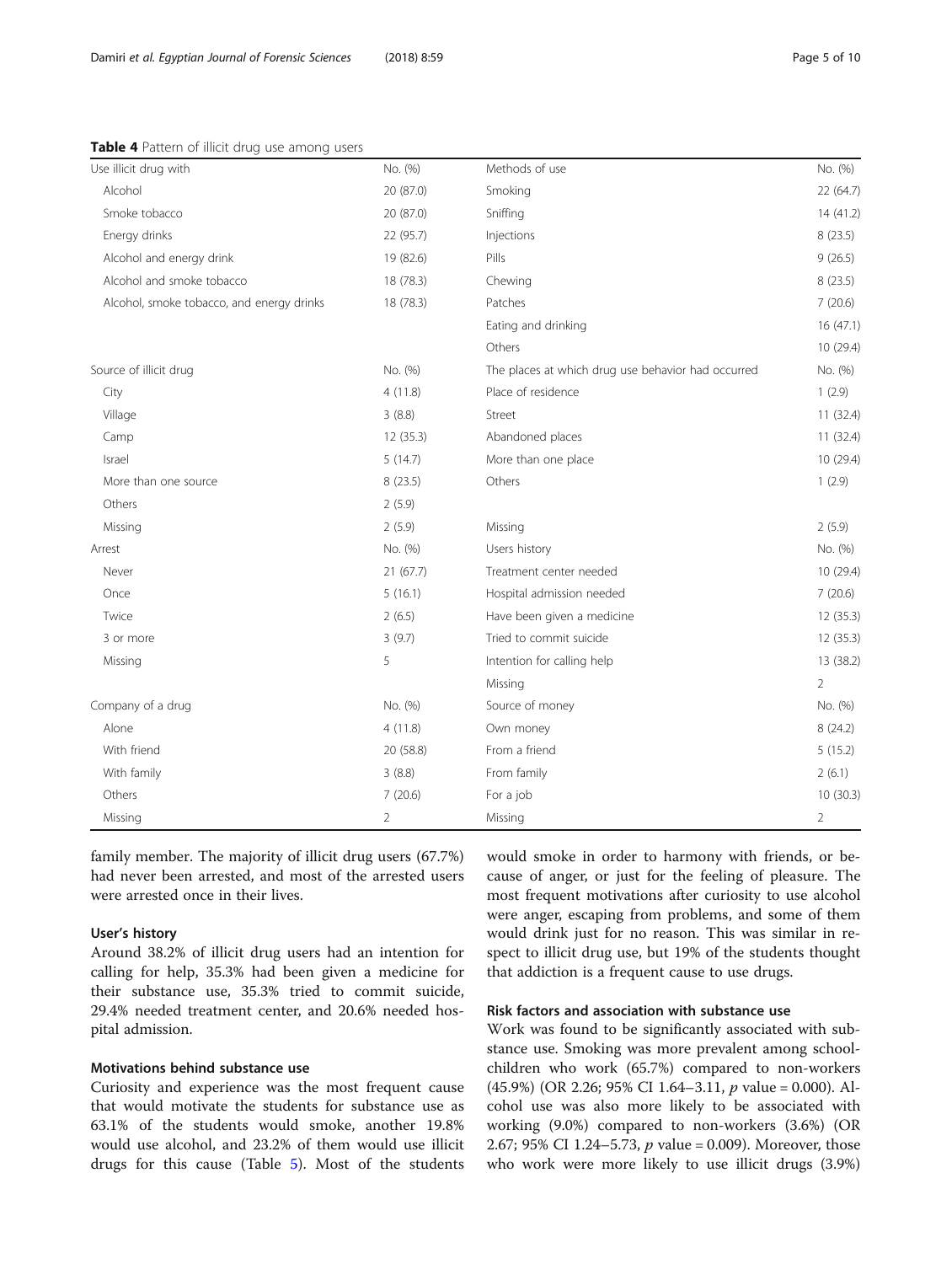<span id="page-5-0"></span>Table 5 Motivations or reasons behind substance use among students

|                                   | Percent |         |               |  |
|-----------------------------------|---------|---------|---------------|--|
|                                   | Tobacco | Alcohol | Illicit drugs |  |
| Easy to get substances            | 71.2    | 37.6    | 27.6          |  |
| What are the motives for abusing? |         |         |               |  |
| • Curiosity and experience        | 63.1    | 19.8    | 23.1          |  |
| · Euphoria                        | 24.8    | 13.9    | 11.6          |  |
| • Pleasure                        | 40.5    | 14.4    | 13.9          |  |
| • Harmony with friends            | 49.2    | 13.4    | 14            |  |
| • Boredom/wasting time            | 35.7    | 14.2    | 12.4          |  |
| • Relaxation                      | 31.4    | 13.2    | 13            |  |
| • Escaping from problems          | 35.4    | 15      | 15.5          |  |
| • Anger                           | 41.9    | 16      | 15            |  |
| • Addicting                       | 32.9    | 14.2    | 19            |  |
| • Do not know why                 | 22.6    | 13      | 15            |  |
| • No reason                       | 22.5    | 15.5    | 16.7          |  |
| Most contacts offering substance  |         |         |               |  |
| • Close friends                   | 50      | 4.2     | 2.6           |  |
| • Relatives                       | 26.6    | 2.4     | 1             |  |
| • Others, not specified           | 21.5    | 3.3     | 2.6           |  |
| Most contact use substances       |         |         |               |  |
| • Close friends                   | 71.7    | 7.6     | 3.9           |  |
| • Relatives                       | 79.9    | 4.8     | 2.3           |  |
| • Father                          | 62.4    | 1.1     | 0.6           |  |

than those who did not work before (0.4%) (OR 9.17; 95% CI 1.23–68.59,  $p$  value = 0.009) (Table 6). Furthermore, working in Israel was also significantly associated with substance use. Smoking was higher in those who work in Israel (79.6%) than those who did not work there (62.8%) (OR 2.39; 95% CI 1.39-4.12,  $p$  value = 0.002). Alcohol use was also more likely to be associated with working in Israel (24.0%) compared to those who did not work there (5.7%) (OR 4.57; 95% CI 2.41–8.68, p value = 0.000). Moreover, those who work in Israel were

Table 6 Odd ratios for the most associated risk factors with substance use

|                         | Risk factor          | р<br>value | Odds ratio (95% confidence<br>interval) |
|-------------------------|----------------------|------------|-----------------------------------------|
| Smoking                 | Working              | 0.000      | $2.26(1.64 - 3.22)$                     |
|                         | Working in<br>Israel | 0.031      | 2.39 (1.39-4.11)                        |
| Alcohol                 | Working              | 0.012      | $2.67(1.24 - 5.73)$                     |
|                         | Working in<br>Israel | 0.000      | 4.57 (2.41-8.679                        |
| <b>Illicit</b><br>drugs | Working              | 0.031      | 9.17 (1.23-68.59)                       |
|                         | Working in<br>Israel | 0.000      | 7.11 (2.9-17.65)                        |

more likely to use illicit drugs (12.5%) than those who did not work there (2.1%) (OR 7.11; 95% CI 2.87–17.66,  $p$  value = 0.000). Parents' employment status was not significantly associated with increased rates of substance use among students except for smoking. Students who have unemployed fathers were less likely to smoke than those who have employed fathers (OR 0.37; 95% CI 0.15–0.92, *p* value = 0.031). No significant association was found between substance use and parents' level of education or type of community where students live (city, villages, and refugee camps).

# **Discussion**

Students are the most vulnerable to drug use during times of transition. New social and emotional challenges affect teenagers on many levels when they switch to high schools. Since it is a stage of cognitive development, its alteration by the use of drugs and alcohol can have long-term effects on the individual such as cognitive impairment, physical agitation, and fatality (Gould [2010](#page-8-0)). This work has explored the risk factors of substance use among schoolchildren in two main aspects, mentally and socially.

Many factors had determined the danger of using addictive substances in this age group such as initiation age, type of substances used, the frequency of use, and using multiple substances at the same time. Children who are using licit or illicit substances are sometimes stigmatized and face various difficulties and maltreatment including physical, psychological, and sexual use (Newcomb et al. [1988\)](#page-8-0). Using illicit drugs and alcohol is stigmatized and illegal behaviors for children in Palestine. Therefore, the results of this study could be underreported for these substances. However, the results indicate that substance use is common among 10th-grade schoolchildren. Tobacco use is a critical national health concern and remains number one preventable cause of death worldwide (Harvey et al. [2016\)](#page-8-0). The prevalence of smoking was high as 40.6% of the students were current smokers and 40.3% of them smoke daily. This is higher than the prevalence of smoking among Palestinians live in different other countries and adolescent live in the Mediterranean Eastern region in general (Jawad et al. [2016\)](#page-8-0). Moreover, these numbers are expected to increase, as the Eastern Mediterranean region is one of the regions that continue to experience an escalating tobacco epidemic (Alzyoud et al. [2014](#page-8-0); Mzayek et al. [2012](#page-8-0)). The harmful effects of nicotine and cigarette smoke are significant and long-lasting (Centers for Disease et al. [2010](#page-8-0)). The initiation age of smoking was 12 years and most of the students smoke daily. In agreement with other studies (Wu et al. [2007\)](#page-9-0), curiosity and experience were the most frequent causes that would motivate students at this age for substance use as 63.1% of students would smoke, 19.8% would drink alcohol, and 23.2%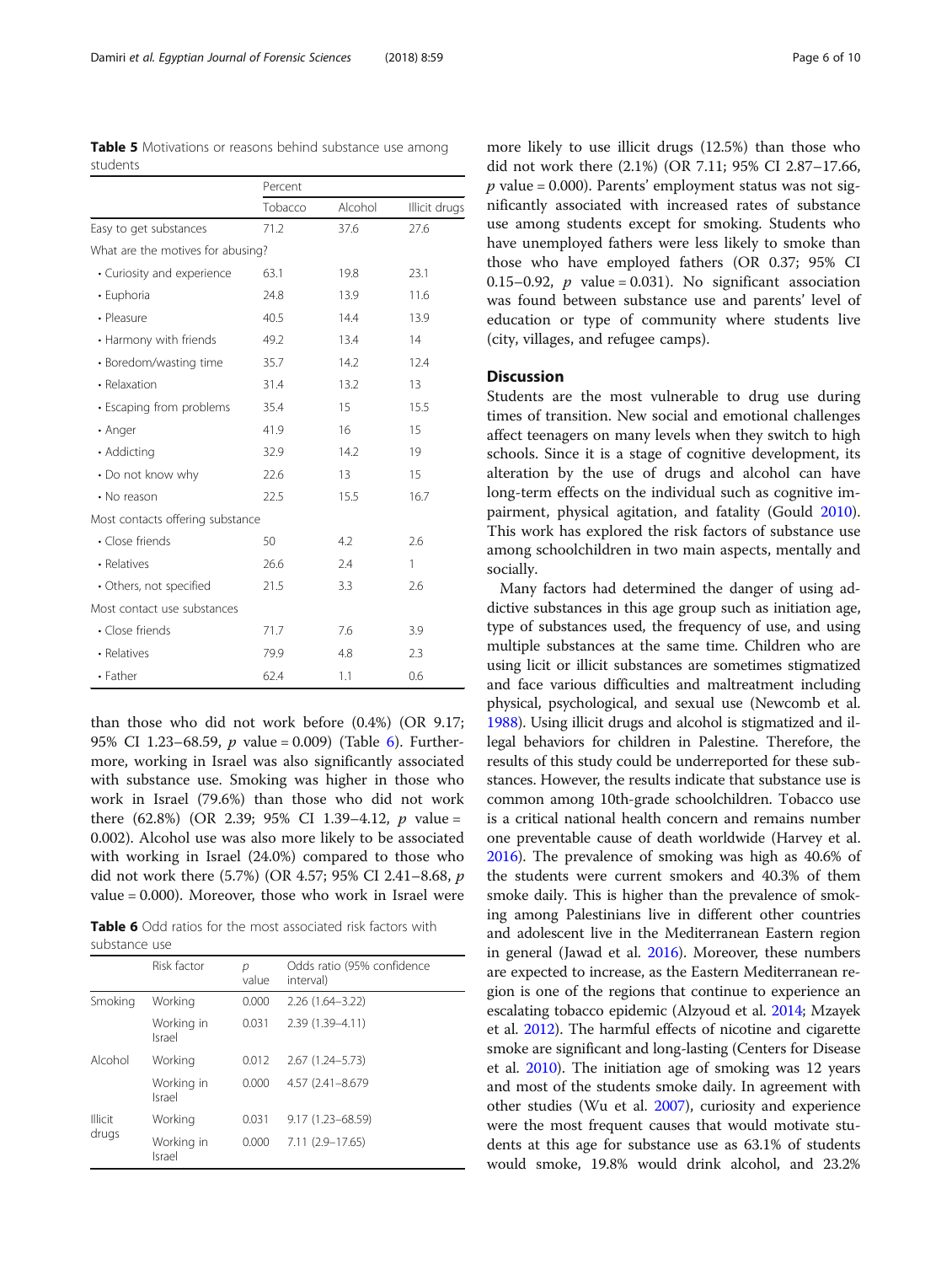would use illicit drugs for these motives. Anger and escaping from problems were also frequent causes that would push for substance use. Therefore, the Palestinian National Authority needs to make more efforts in smoking legislation regulating the age of access and smoking for adults in public areas and in schools. Moreover, health care professionals, ministry of education, ministry of health, and clinicians have key responsibilities in preventing tobacco use among youth and need to develop more effective smoking prevention and cessation strategies and promoting tobaccofree environments.

Around 3.2% of the students are current alcohol users, and 2.0% are current illicit drug users. Moreover, 7.9% of the students had used alcohol and 2.9% had used illicit drug at least once in their lifetime. This is a high prevalence for different reasons. Having alcohol and illicit drugs is considered a social stigma, illegal, and has cultural and religion constraint. All students were Muslims, and Islam is generally considered to have strong proscriptive norms against the use of alcohol and any psychoactive substance in comparison with other cultures (Johnston et al. [2015](#page-8-0); Spear [2015;](#page-8-0) WHO [2011](#page-9-0)).

Many studies had discussed the danger of introducing harmful substances at the same time in early age (Popovici et al. [2012](#page-8-0); Benda et al, [2005;](#page-8-0) Biswas et al. [2006](#page-8-0); Chatterji [2006;](#page-8-0) NIDA [2010\)](#page-8-0). The mean initiation age of smoking was 12 years, and drinking alcohol or using illicit drugs was 14 years. These results demonstrate the need for immediate intervention in order to avoid future negative health consequences from substance use such as cardiovascular disease, stroke, cancer, HIV/AIDS, hepatitis B and C, lung disease, and mental disorders (NIDA [2010](#page-8-0)). In addition to these health problems, substance use also puts adolescents at high risks of poor academic performance and increased school dropouts (Biswas et al. [2006;](#page-8-0) Chatterji [2006\)](#page-8-0) and involvement in crime and violent activities (Popovici et al. [2012](#page-8-0); Benda [2005](#page-8-0)). Therefore, early intervention is vital to change a child's life pathway away from risk-taking behaviors.

Many studies had also discussed the danger of introducing multiple harmful substances at the same time in early age (EMCDDA [2009;](#page-8-0) Belcher and Shinitzky [1998](#page-8-0)). Around 87.0% of drug users in this study were also tobacco smokers and alcohol users (87.0%). This is consistent with the findings of epidemiological research which indicated that one rarely finds a drug user without a previous or concurrent use of tobacco or alcohol (EMCDDA [2009](#page-8-0)). In addition to that, around 78.3% of illicit drug users in this study had used tobacco, alcohol, and energy drinks. A child who smokes tobacco or drinks alcohol will be 65 times more likely to use marijuana than a child who never smoked or drank, and children who used marijuana were 104 times as likely to use cocaine compared with their peers who never used

marijuana (Belcher and Shinitzky [1998](#page-8-0)). The results in this study agree also with the gateway theory which states that the earlier use of one of several licit substances such as tobacco or illicit substances such as alcohol as well as cannabis can lead to future use of more dangerous hard drugs via a sequence of stages (Nguyen [2015](#page-8-0); Vanyukov et al. [2012\)](#page-9-0).

Both natural and synthetic cannabinoids were the most frequently used illicit drugs (19.5% of respondents and all illicit drug users). This agrees with local and international studies as cannabis continues to be the most seized drug worldwide and locally, both in terms of the number of cases and actual quantities intercepted (CDC [2013](#page-8-0); Damiri et al. [2018a](#page-8-0); Damiri et al. [2018b](#page-8-0); UNODC [2015\)](#page-9-0). An average of 5.0% of students aged 13–15 years in the West Bank and 3.6% in Gaza in 2010 had used marijuana one or more times during their life (CDC [2013\)](#page-8-0). Methamphetamine has become more potent in recent years as techniques for its manufacture have evolved (Damiri et al. [2018b](#page-8-0)). A new liquid homemade form of this drug called GG had been introduced to the West Bank in 2013 (Damiri et al. [2018b](#page-8-0)). In this study, 87.0% of illicit drug users had used amphetamines and methamphetamine. Moreover, 43.7% of illicit drug users use drugs daily. Among the factors acting in favor of the use of cannabis, synthetic cannabinoids, and methamphetamine by these students are the lower price as they are counterfeited drugs and the availability and accessibility of these drugs in children communities. Emerging evidence suggests that heavy cannabis use by adolescents increases the risk of depression and schizophrenia in later life, especially in individuals who already have a vulnerability to develop a psychiatric syndrome (Chadwick et al. [2013;](#page-8-0) Radhakrishnan et al. [2014](#page-8-0)). It is associated also with increased rates of arrangement of adjustment problems in adolescence and young adulthood such as other illicit drug use, crime, and suicidal behaviors (Fergusson et al. [2002\)](#page-8-0). Around 35.2% of users in this study tried to commit suicide, and 35.2% have given medication. Amphetamines have serious short and long-term harms such as brain damage, producing deficits in learning and memory, permanent damage to the blood vessels of the heart and brain leading to heart attacks, strokes and death, multiple organ damage, severe tooth decay, and psychosis (Wu et al. [2007\)](#page-9-0). Moreover, 2.2% of students in this study had used opioids or cocaine. This seems to be a high prevalence especially for this age and in the West Bank. Opioids and cocaine were less captured and used in the West Bank especially in the north of the West Bank (Damiri et al. [2018b](#page-8-0)). The reported forms were pills such as codeine (Codavis or Rekod) which can be easily accessed from the market or in the form of powder under the names of morphine, heroin, or cocaine. Further investigation was done for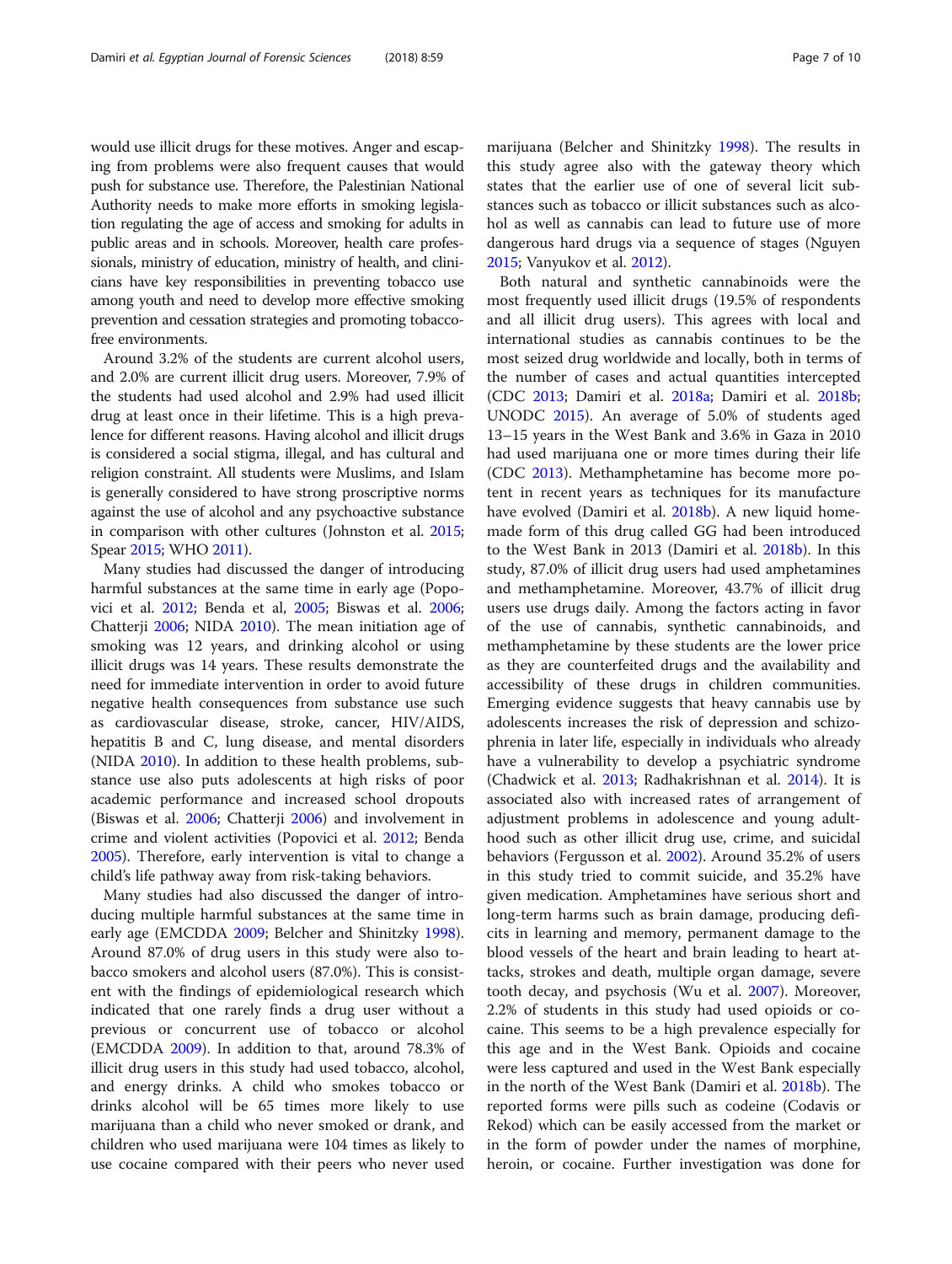the powder, and the results of the tested powder samples indicated that no opioids or cocaine in the tested samples. Substandard and counterfeited illicit drugs are well known and documented in the West Bank (Damiri et al. [2018b](#page-8-0)). The tries to commit suicide and the need for hospital admission and medication or treatment center indicate that illicit drug use is a serious problem among Palestinian children, and this calls an urgent need for treatment and rehabilitation centers.

Many factors contributed to substance initiation in teenagers including working and the availability of money, the easy access to the substances, and individual attitudes and beliefs about substance use which often arise from the environment such as the family and friends. The results of this study revealed that most children (71.2%, 37.6%, and 27.6%) have an easy access to cigarettes, alcohol, and illicit drugs, respectively. Refugee camps and Israel were the most common sources of the illicit drugs due to the weak governmental control and surveillance on drugs in these areas. Programs of Anti-Narcotic Drugs Department should make particular efforts in refugee camps due to the perceived fact that they are at greater risk for risky behaviors. Moreover, working in Israel, the availability of money from work in general, and the affordability of these substances by close friends and relatives play a valuable risk factor in adolescent vulnerability to substance use. The majority (67.7%) of users had never been arrested, supporting the idea that there is no adequate supervision on illicit drug use. Since adolescence is a transitional period during which adolescents define their identities, clarify their values and goals, and increase their independence from their families, they are considered relatively sensitive to any environmental influences. Studies revealed that working adolescents are likely to have higher exposure to others (e.g., older coworkers) who use cigarettes, alcohol, or other drugs, and those exposed to others who use substances are at higher risk for early initiation (Kosterman et al. [2000](#page-8-0)). Therefore, the Ministry of Labor has a significant responsibility to apply the Palestinian Labor Law No.7 of 2000 about the minimum age of working, to strict observation of early working phenomena, and to prevent all children from working near Israeli checkpoints or in Israel. These areas are considered passage points for Palestinian workers who work in Israel, and they have weak governmental control and surveillance on psychoactive substances where producing, trafficking, and smuggling of drugs are notably high (Damiri et al, [2018b\)](#page-8-0).

The results of this study support the idea of peer pressure as the main reason for substance use among adolescents. Friends were the most frequent substance users among close contacts across the various substances in this study. Around 50.0%, 4.2%, and 2.6% of all respondents had been offered cigarettes, alcohol, and illicit drugs by a friend, respectively. Moreover, around 49.2% of students would smoke, 13.4% would drink alcohol, and 14% would use illicit drugs for the purpose of harmony with friends. In addition, the majority (58.8%) of illicit drug user did this behavior in the company of a friend. Students' families and relatives also may have a fundamental impact on their children's use of substances. Some studies (Blanton et al. [1997\)](#page-8-0) suggest that parents' substance use is one of the main reasons for adolescents substance use. This addresses the importance of parents' influence because of their contribution to molding adolescents' environment. Most of the adolescents' behaviors are learned by imitation to surrounding adults. Since prevention of substance use among adolescents requires awareness of the characteristics that place youth at risk and targeting risk factors that are modifiable, awareness of the adolescents' families should be considered as a part of the prevention program.

#### Conclusion

Psychoactive substances use is common among 10thgrade school students. The prevalence of smoking and alcohol use is quite substantial and defies local and international scales. However, illicit drug use is relatively common compared to local studies, but it is within normal ranges compared to international scales. Many factors had determined the danger of using addictive substances among schoolchildren including the initiation age, the type of substances used, the frequency of the use, and using multiple substances at the same time. Many factors contributed to substance initiation in schoolchildren including working, and the availability of money, having easy access to the substances, and individual motivation about substance use which often arise from the environment such as the family and friends. Overall, the results of this study demonstrate an urgent need for the development of intervention and immediate attention from local authorities, policymakers, families, and school system. A multidimensional prevention approach may be effective and impactful in fostering substance use attitudes among school adolescents. Contents of such approach should be culturally appropriate, age-targeted, and family/peer focused. Early intervention is vital to change a child's life pathway away from risk-taking behaviors.

#### Abbreviations

CI: Confidence interval; IRB: Institutional Review Board; LSD: Lysergic acid diethylamide; MDMA: Methylenedioxymethamphetamine; OR: Odds ratio; SPSS: Statistical Product and Service Solutions

#### Acknowledgements

We are grateful to Hisham Sandouka, Ra'ed; Masha'ala; Sami Ghazaleh; and Fareed Rizq who helped in revising the questionnaire. We are very thankful also to the Ministry of Education for their help.

#### Funding

None.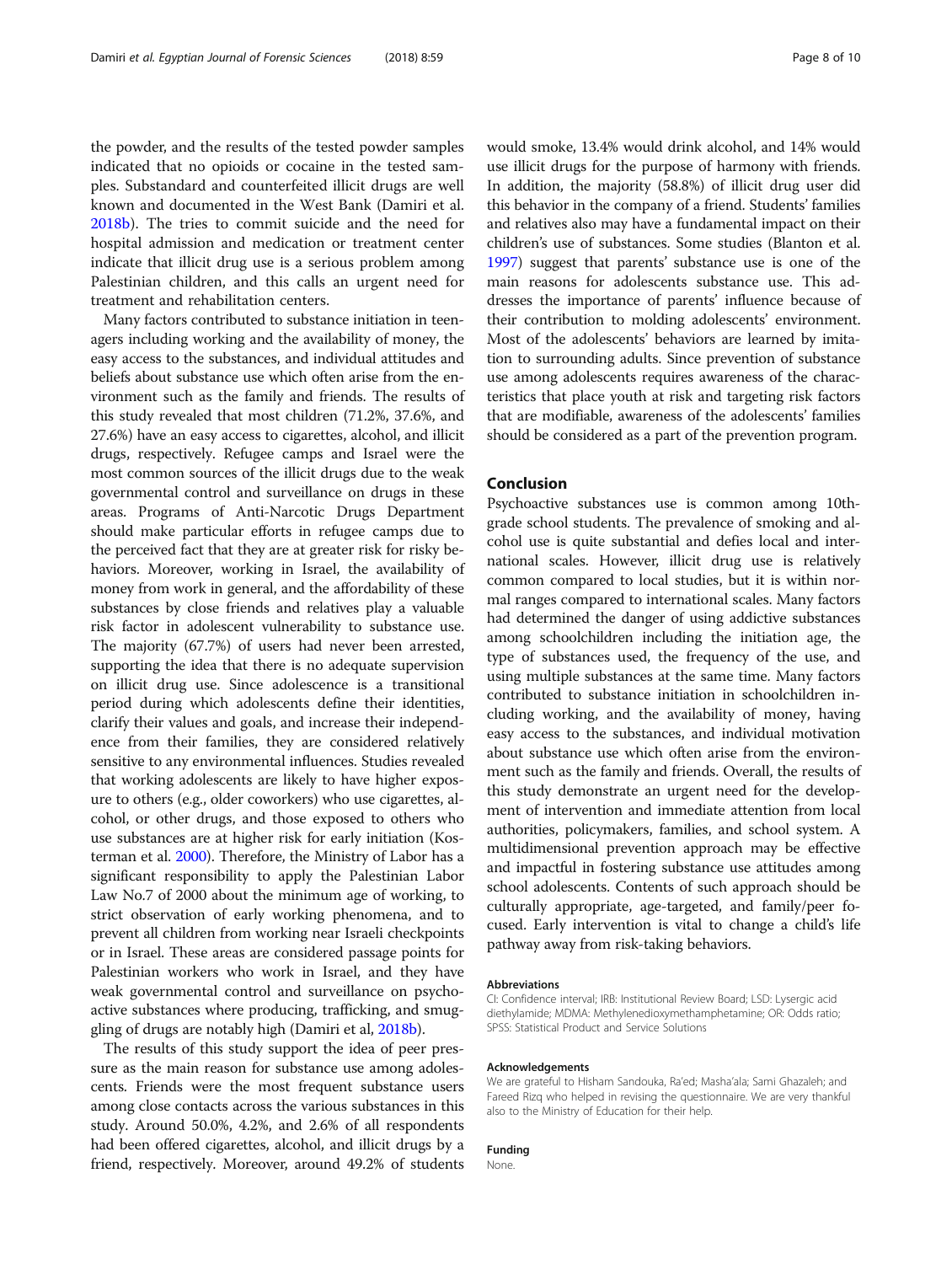#### <span id="page-8-0"></span>Availability of data and materials

Most data generated or analyzed during this study are included in this manuscript. Other data that support the findings of this study and/or analyzed during the current study are available from the corresponding author on reasonable request.

#### Authors' contributions

BD wrote the initial draft of the manuscript. All authors contributed to the study design and literature search, carried out the data collection, analyzed the data, and prepared the data tables. All authors were involved in interpreting the data and read and approved the final manuscript.

## Ethics approval and consent to participate

The study was carried out in accordance with the ethical standards, Declarations of Helsinki. Approval was obtained from the Institutional Review Board (IRB) at An-Najah National University in Palestine prior to the research conduction and the general police department approval was obtained. Confidentiality was assured by keeping the data in a safe place and by using codes instead of names. All the information were available for the research team only. Due to the stigma and legal issues surrounding alcohol and drug use, confidentiality was highlighted in all written and oral communications. Informed consent was obtained. Participation in this study was voluntary, and the confidentiality of the students was ensured, as the questionnaire was anonymous and did not include any questions that will lead to personal identification.

#### Consent for publication

Not applicable.

#### Competing of interests

The authors declare that they have no competing interests.

# Publisher's Note

Springer Nature remains neutral with regard to jurisdictional claims in published maps and institutional affiliations.

#### Author details

<sup>1</sup>Medicine and Health Sciences Faculty, Drug and Toxicology Division, An-Najah National University, Post Box 7, Nablus 00970, West Bank, Palestine. 2 Department of Medicine, An-Najah National University, Nablus 00970, Palestine.

#### Received: 22 August 2018 Accepted: 8 October 2018 Published online: 24 October 2018

#### References

- Alzyoud S, Kheirallah KA, Weglicki LS, Ward KD, Al-Khawaldeh A, Shotar A (2014) Tobacco smoking status and perception of health among a sample of Jordanian students. Int J Environ Res Public Health 11:7022–7035
- Belcher HME, Shinitzky HE (1998) Substance abuse in childrenprediction, protection, and prevention. Arch Pediatr Adolesc Med 152:952–960
- Benda BB, Toombs NJ, Corwyn RF (2005) Self control, gender and age: a survival analysis of recidivism among boot camp graduates in a 5-year follow-up. J Offender Rehabil 40:115–132
- Biswas P, Malhotra S, Malhotra A, Gupta N (2006) Comparative study of neuropsychological correlates in schizophrenia with onset in childhood, adolescence and adulthood. Eur Child Adolesc Psychiatry 15:360–366
- Blanton H, Gibbons FX, Gerrard M, Conger KJ, Smith GE (1997) The role of family and peers in the development of prototypes associated with substance use. J Fam Psychol 11:271–288
- CDC, C. f. D. C. (2013) The Global School and Health Survey background (GHSH)
- CDCP, NCCD, PH, POSH (2010) Publications and reports of surgeon general how tobacco smoke causes disease: the biology and behavioral basis for smoking-attributable disease: a report of surgeon general. Centers for Disease Control and Prevention (US), Atlanta

Chadwick B, Miller ML, Hurd YL (2013) Cannabis use during adolescent development: susceptibility to psychiatric illness. Fron Psychiatry 4:129 Chatterji P (2006) Illicit drug use and educational attainment. Health Econ 15:489–511

Damiri BR, Sandouka HN, Janini EH, Yaish ON (2018a) Substance use by university students in the West Bank: a cross-sectional study. Lancet 391(Suppl 2):S9

- Damiri BR, Sayeh W, Odeh M, Musmar H (2018b) Drug use and possession, emerging of new psychoactive substances in the West Bank, Palestine. Egypt J Forensic Sci 8:42
- Das JK, Salam RA, Arshad A, Finkelstein Y, Bhutta ZA (2016) Interventions for adolescent substance abuse: an overview of systematic reviews. J Adolesc Health 59(S4):S61–S75
- EMCDDA (2009) Polydrug use: patterns and responses (Lisbon, November 2009). [http://www.emcdda.europa.eu/publications/selected-issues/polydrug-use](http://www.emcdda.europa.eu/publications/selected-issues/polydrug-use-patterns-and-responses_en)[patterns-and-responses\\_en.](http://www.emcdda.europa.eu/publications/selected-issues/polydrug-use-patterns-and-responses_en) Accessed 20 June 18

EMCDDA E. M. C. F. D. A. D. A. (2011) The European School Survey Project on Alcohol and Other Drugs (ESPAD)- questionnaire on substance use.

- Fergusson DM, Horwood LJ, Swain-Campbell N (2002) Cannabis use and psychosocial adjustment in adolescence and young adulthood. Addiction 97:1123–1135
- Gould TJ (2010) Addiction and cognition. Addict Sci Clin Pract 5:4–14
- Grant BF, Dawsin DA (1997) Age at onset of alcohol use and its association with DSM-IV alcohol abuse and dependence: results from the national longitudinal alcohol epidemiologic survey. J Subst Abus 9:103–110
- Hanson GR, Venturelli PJ, Fleckenstein AE (2014) Drugs Soc, 12th edn. Jones & Bartlett Learning, Burlington
- Harvey J, Chadi N, Canadian Paediatric Society, Adolescent Health Committee (2016) Preventing smoking in children and adolescents: recommendations for practice and policy. J Paediatr Child Health 21:209–214
- Jawad M, Khader A, Millett C (2016) Differences in tobacco smoking prevalence and frequency between adolescent Palestine refugee and non-refugee populations in Jordan, Lebanon, Syria, and the West Bank: cross-sectional analysis of the global youth tobacco survey. Confl Health 10:20
- Johnston LD, O'Malley PM, Bachman JG, Schulenberg JE (2007). Monitoring the Future national survey results on drug use, 1975-2006: Volume I, Secondary school students (NIH Publication No. 07-6205). Bethesda: National Institute on Drug Abuse.
- Kosterman R, Hawkins JD, Guo J, Catalano RF, Abbott RD (2000) The dynamics of alcohol and marijuana initiation: patterns and predictors of first use in adolescence. Am J Public Health 90:360–366
- Ljubotina D, Galić J, Jukić V (2004) Prevalence and risk factors of substance use among urban adolescents: questionnaire study. Croat Med J 45:88–98
- Makanjuola AB, Daramola TO, Obembe AO (2007) Psychoactive substance use among medical students in a Nigerian university. World Psychiatry 6:112–114
- Massad SG, Shaheen M, Karam R, Brown R, Glick P, Linnemay S, Khammash U (2016) Substance use among Palestinian youth in the West Bank, Palestine: a qualitative investigation. BMC Public Health 16:800
- Mzayek F, Khader Y, Eissenberg T, Al Ali R, Ward KD, Maziak W (2012) Patterns of water-pipe and cigarette smoking initiation in schoolchildren: Irbid longitudinal smoking study. Nicotine Tob Res 14:448–454
- Needle R, McCubbin H, Lorence J, Hochhauser M (1983) Reliability and validity of adolescent self-reported drug use in a family-based study: a methodological report. Int J Addict 18:901–912
- Newcomb MD, Chou C-P, Bentler PM, Huba GJ (1988) Cognitive motivations for drug use among adolescents: longitudinal tests of gender differences and predictors of change in drug use. J Counsel Psychol 35:426–438
- Nguyen NN (2015) Factors influencing adolescent alcohol and marijuana use: the role of religiosity, school-based prevention programs, parental influence, and peer influence. In: Doctoral Dissertation, University of Pittsburgh pittir:26125
- NIDA (2010) Drugs, brains, and behavior: the science of addiction a study on National Institute on Drug Abuse (NIDA). [https://www.drugabuse.gov/](https://www.drugabuse.gov/publications/drugs-brains-behavior-science-addiction/drugs-brain) [publications/drugs-brains-behavior-science-addiction/drugs-brain](https://www.drugabuse.gov/publications/drugs-brains-behavior-science-addiction/drugs-brain). NIH Pub No. 14-5605. [https://www.drugabuse.gov/sites/default/files/soa\\_2014.pdf](https://www.drugabuse.gov/sites/default/files/soa_2014.pdf)
- NIDA (2014) Principles of adolescent substance use disorder treatment: a research-based guide national institute of drug addicition
- Odgers CL, Caspi A, Nagin DS, Piquero AR, Slutske WS, Milne BJ, Dickson N, Poulton R, Moffitt TE (2008) Is it important to prevent early exposure to drugs and alcohol among adolescents? Psychol Sci 19: 1037–1044
- Popovici I, Homer JF, Fang H, French MT (2012) Alcohol use and crime: findings from a longitudinal sample of US adolescents and young adults. Alcohol Clin Exp Res 36:532–543
- Radhakrishnan R, Wilkinson ST, D'Souza DC (2014) Gone to pot a review of the association between cannabis and psychosis. Front Psychiatry 5:54
- Spear LP (2015) Adolescent alcohol exposure: are there separable vulnerable periods within adolescence? Physiol Behav 148:122–130